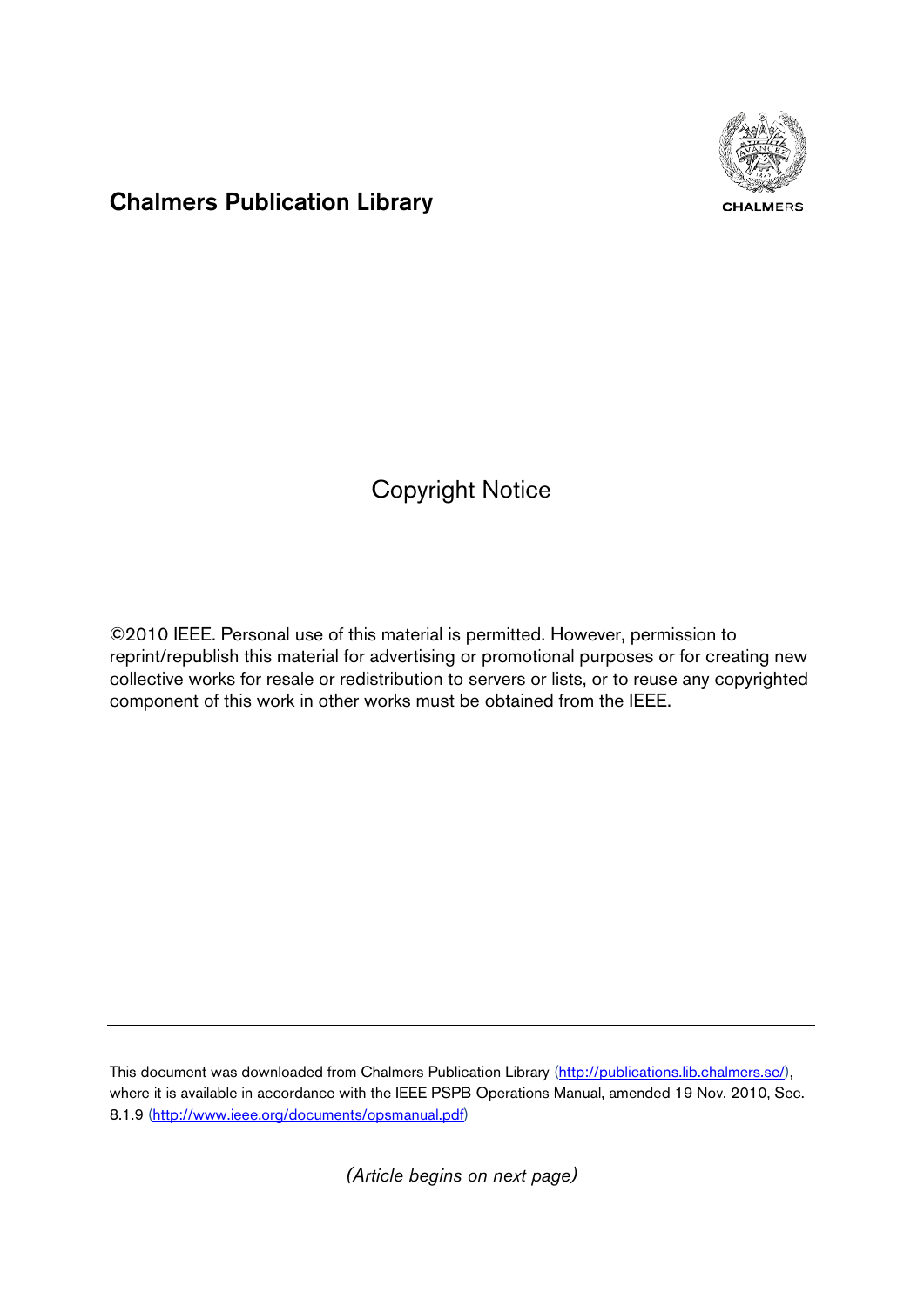# Bearing-only target localization with uncertainties in observer position

Reza M. Vaghefi, Mohammad Reza Gholami, and Erik G. Ström

Department of Signals and Systems, Chalmers University of Technology, Gothenburg, Sweden

*Abstract*—In this paper, the bearing-only target localization problem when the observer positions are subject to error is investigated. In this problem, the angle of arrival of the transmitted signal between target and observer are used to estimate the target position. It is assumed that not only the bearing measurements are corrupted by noise but also the exact position of observer is not available to the estimator. The accuracy of estimated location of target depends on the reliability of information from the observer position. Therefore, the previously published algorithms considering only the bearing measurement noise do not meet the expected performance when the observer positions are subject to error. The maximum likelihood, the least squares and total least square algorithms and a new method of localization based on weighted total least squares approach are developed for this problem. The corresponding Cramér-Rao lower bound (CRLB) is derived for this problem. Computer simulations are performed to evaluate the performance of the proposed algorithms. Simulation results show that the new method can attain the CRLB for sufficiently high SNR.

*Index Terms*—bearing-only, localization, maximum likelihood, weighted total least squares.

#### I. INTRODUCTION

In bearing-only localization problem, a moving observer is used to find the location of a fixed target or to track a moving target. In this work, we concentrate on fixed target localization. Bearing measurements are obtained from different points along the trajectory line of moving observer. The location of target is estimated from the intersection point of bearing lines among different positions of observer and target [1].

A various works have been done on the bearing-only localization. In [1], the performance of the Maximum Likelihood (ML) estimator, least squares (LS) estimator, and weighted least squares (WLS) estimator, also called Stansfield algorithm, were examined. The Stansfield and ML estimators for different observer trajectories were also indicated in [2] where the performances of the estimators are enhanced by finding the optimal observer trajectories.

Most of the works done in literatures are based on the assumption that the exact position of the observer is available. However, this assumption is not realistic in practice. Recently, some works have been carried out into bearing-only localization problem with uncertainties about observer position. In [3] total least squares (TLS) and ML estimators were developed for this kind of problem. The doppler-bearing tracking problem in the presence of observer position error in the case of one and two observers was also investigated in [4].

In the this paper, we assume that the exact position of the observer is not available. ML estimator is investigated

in two cases; when the estimator does not know about the observer position error and also when it does. In ML algorithm, it is required to solve a nonlinear problem which is computationally intensive. In addition, having a good initial guess is inevitable to guarantee that the algorithm converges to the global minimum of the cost function. Therefore, we also focus on some linear algorithms. First, LS, WLS, and TLS, an extension to LS, are applied for the problem. Then, we apply the novel technique based on weighted TLS (WTLS) estimator for our problem in order to improve the performance of TLS. The Cramér-Rao lower bound (CRLB) of bearing-only localization with uncertainties in observer position is obtained and comparison among the proposed algorithms and CRLB is made.

The paper is organized as follows. In Section II, the model of bearing-only localization and the corresponding CRLB are described. In Section III, we derive different algorithms formulation for bearing-only localization. In section IV, computer simulations are presented to evaluate the performance of the proposed algorithms. Finally, Section V concludes the paper.

#### II. LOCALIZATION MODEL AND CRLB

Let  $\mathbf{s}^{\circ} = [x_s^{\circ}, y_s^{\circ}]^T \in \mathbb{R}^2$  be the coordinate of the target to be estimated. The observer collects bearing measurements at *M* distinct points  $\mathbf{x}_i^o = [x_i^o, y_i^o]^T \in \mathbb{R}^2$ ,  $i = 1, 2, ..., M$ . In the absence of the measurement noise, the relation between true bearing angle (in radians) and true location of the target is

$$
\alpha_i^o = \tan^{-1} \frac{y_s^o - y_i^o}{x_s^o - x_i^o}.
$$
 (1)

where tan<sup>-1</sup>{·} is four-quadrant inverse tangent. Let  $\alpha$  be the bearing measurement vector consisting of the true bearing corrupted by additive noise,

$$
\boldsymbol{\alpha} = [\alpha_1, \alpha_2, \dots, \alpha_M]^T = \boldsymbol{\alpha}^o + \mathbf{n},\tag{2}
$$

where **n** is the bearing measurement error vector modeled as zero mean Gaussian random vector with covariance matrix  $\Psi_{\alpha}$ . In the current model, we assume that the exact position of the observer is not available. Let  $\mathbf{x}_i = [x_i, y_i]^T$  be the nominal value of the observer position at the *i*th point and  $\mathbf{x} = [\mathbf{x}_1^T, \mathbf{x}_2^T, \dots, \mathbf{x}_M^T]^T$  be the vector of nominal observer positions available to the estimator, then,

$$
\mathbf{x} = \mathbf{x}^o + \mathbf{v},\tag{3}
$$

where **v** is observer position error vector assumed to be zero mean Gaussian random vector with covariance matrix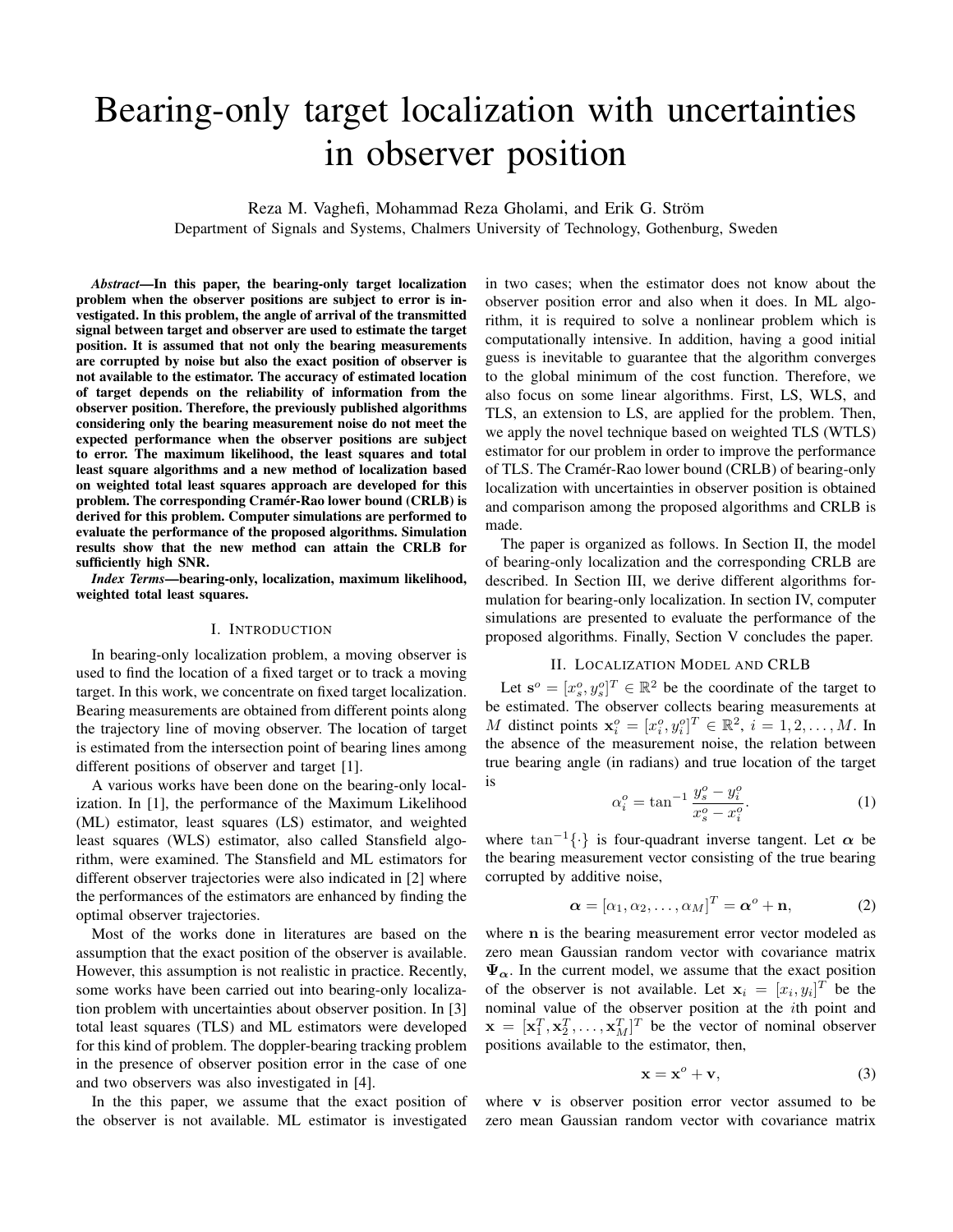of  $\Psi_{\mathbf{x}}$ . Note that  $\Psi_{\mathbf{x}} = \text{blkdiag}[\Psi_{\mathbf{x}_1}, \Psi_{\mathbf{x}_2}, \dots, \Psi_{\mathbf{x}_M}]$ , where blkdiag  $\{\cdot\}$  denotes the block diagonal matrix, and  $\Psi_{\mathbf{x}_i}$  is covariance matrix of noise over *i*th position of observer. We assume that the bearing measurement and observer position errors, i.e., **n** and **v**, are statistically independent. This assumption has been previously considered for similar cases in [3], [4], but might not be valid for all bearing measurement systems.

To compute CRLB, we consider the same approach used in [4]. Let  $\theta = [\theta_1^T, \theta_2^T]^T = [\mathbf{s}^{\circ T}, \mathbf{x}^{\circ T}]^T$  be the unknown parameter vector to be estimated. Note that since the true position of the observer is not known for the estimator, it should also be estimated. Let  $\boldsymbol{\beta} = [\boldsymbol{\alpha}^T, \mathbf{x}^T]^T$  be the data vector consisting of bearing measurements and nominal positions of the observer. The bearing measurements and nominal positions are statistically independent, therefore, the probability density function (PDF) of the data vector is the product of their individual PDFs. The CRLB of the unknown parameters is computed by the inverse of the Fisher information matrix [5]. Partitioning the Fisher matrix and taking the inverse of partitioned matrix, we have [4],

$$
CRLB(\mathbf{s}^o) = \mathbf{X}^{-1} + \mathbf{X}^{-1}\mathbf{Y} CRLB(\mathbf{x}^o)\mathbf{Y}^T\mathbf{X}^{-1}, \quad (4a)
$$

$$
CRLB(\mathbf{x}^o) = (\mathbf{Z} - \mathbf{Y}^T \mathbf{X}^{-1} \mathbf{Y})^{-1} = \Psi_{\mathbf{x}},
$$
 (4b)

where  $\mathbf{X} = \mathbf{A}^T \Psi_{\alpha}^{-1} \mathbf{A}, \ \mathbf{Y} = \mathbf{A}^T \Psi_{\alpha}^{-1} \mathbf{B}, \ \mathbf{Z} = \mathbf{B}^T \Psi_{\alpha}^{-1} \mathbf{B} + \mathbf{A}^T \Psi_{\alpha}^{-1} \mathbf{B}$  $\Psi_{\mathbf{x}}^{-1}$ ,  $\mathbf{A} = \partial \alpha^{\circ}/\partial \mathbf{s}^{\circ}$ , and  $\mathbf{B} = \partial \alpha^{\circ}/\partial \mathbf{x}^{\circ}$ . Let  $\mathbf{a}_i^T$  and  $\mathbf{b}_i^T$  be the *i*th row of matrix **A** and matrix **B** respectively,

$$
\mathbf{a}_i^T = \begin{bmatrix} -\frac{y_s^o - y_i^o}{d_i} & \frac{x_s^o - x_i^o}{d_i} \end{bmatrix},\tag{5a}
$$

$$
\mathbf{b}_i^T = -\begin{bmatrix} \mathbf{0}_{(2i-2)\times 1}^T & \mathbf{a}_i^T & \mathbf{0}_{(2M-2i)\times 1}^T \end{bmatrix}, \quad (5b)
$$

where  $d_i = ||\mathbf{s}^o - \mathbf{x}_i^o||$  is the Euclidian distance between target and observer at the *i*th point. It can be seen from (4b) that the CRLB of the observer position is equal to the covariance matrix of the observer position error. Moreover, (4a) shows that the CRLB of the target location depends on the covariance matrix of the observer position error  $\Psi_{\mathbf{x}}$ . By setting  $\Psi_{\mathbf{x}} = \mathbf{0}$ (i.e., the exact position of the observer is known), the CRLB of the target location reduces to  $\text{CRLB}(\mathbf{s}^{\circ}) = \mathbf{X}^{-1}$  which is the same as the CRLB derived in [1] when the exact position of the observer is available to the estimator.

#### III. LOCALIZATION ALGORITHMS

In this section, we develop different algorithms for solving the bearing-only localization problem defined in Section II. We start with ML algorithm then we continue with introducing the linear algorithms, i.e., LS, and TLS.

#### *A. ML Algorithm*

First, the ML estimator assumes that the exact positions of the observer are available. Since the bearing measurement has a Gaussian PDF, ML problem turns into the following nonlinear minimization problem [5],

$$
\hat{\boldsymbol{\theta}}_{1,\text{ML}} = \underset{\boldsymbol{\theta}_1}{\arg \min} (\boldsymbol{\alpha} - \mathbf{g}_1(\boldsymbol{\theta}_1))^T \mathbf{C}_1(\boldsymbol{\alpha} - \mathbf{g}_1(\boldsymbol{\theta}_1)), \quad (6)
$$

where  $C_1 = \Psi_{\alpha}^{-1}$ ,  $g_1(\theta_1) = [g_{1,1}(\theta_1), g_{1,2}(\theta_1), \dots, g_{1,M}(\theta_1)]^T$ , and  $g_{1,i}(\theta_1) = \tan^{-1}(y_s - y_i)/(x_s - x_i)$ . Above minimization can be approximated by the Gauss-Newton (GN) method [5],

$$
\boldsymbol{\theta}_1^{k+1} = \boldsymbol{\theta}_1^k + \left(\mathbf{H}_{1,k}^T \mathbf{C}_1 \mathbf{H}_{1,k}\right)^{-1} \mathbf{H}_{1,k}^T \mathbf{C}_1(\boldsymbol{\alpha} - \mathbf{g}_1(\boldsymbol{\theta}_1^k)), \tag{7}
$$

where  $\mathbf{H}_{1,k} = \partial \mathbf{g}_1(\boldsymbol{\theta}_1)/\partial \boldsymbol{\theta}_1|_{\boldsymbol{\theta}_1 = \boldsymbol{\theta}_1^k}$ . Note that  $\mathbf{H}_{1,k}$  is equal to **A** when  $\mathbf{s}^{\circ} = \boldsymbol{\theta}_{1}^{k}$  and  $\mathbf{x}^{\circ} = \mathbf{x}$ . Now assume that the ML estimator tries to estimate the observer position as well as the target location using the joint PDF of bearing measurement and observer position. Consequently, the ML estimate is

$$
\hat{\boldsymbol{\theta}}_{\mathrm{ML}} = \underset{\boldsymbol{\theta}}{\mathrm{arg\,min}} (\boldsymbol{\beta} - \mathbf{g}(\boldsymbol{\theta}))^T \mathbf{C} (\boldsymbol{\beta} - \mathbf{g}(\boldsymbol{\theta})), \qquad (8)
$$

where  $\mathbf{C} = \text{blkdiag}[\mathbf{C}_1, \mathbf{C}_2] = \text{blkdiag}[\mathbf{\Psi}_{\alpha}^{-1}, \mathbf{\Psi}_{\mathbf{x}}^{-1}],$  and  $g(\theta) = [g_1(\theta)^T, \theta_2]^T$ . Similar to (6), the minimization of (8) can be approximated using GN method [5], therefore,

$$
\boldsymbol{\theta}^{k+1} = \boldsymbol{\theta}^k + \left(\mathbf{H}_k^T \mathbf{C} \mathbf{H}_k\right)^{-1} \mathbf{H}_k^T \mathbf{C} \left(\boldsymbol{\beta} - \mathbf{g}(\boldsymbol{\theta}^k)\right), \quad (9)
$$

where  $\mathbf{H}_k = \partial \mathbf{g}(\boldsymbol{\theta}) / \partial \boldsymbol{\theta} |_{\boldsymbol{\theta} = \boldsymbol{\theta}^k}$ . Partitioning the second term of right hand side of (9) for  $\theta_1$  and  $\theta_2$  yields

$$
\begin{bmatrix}\n\hat{\mathbf{X}}_k^{-1} \mathbf{H}_{1,k}^T \mathbf{C}_1(\boldsymbol{\alpha} - \mathbf{g}_1(\boldsymbol{\theta}^k)) + \hat{\mathbf{X}}_k^{-1} \mathbf{C}_2(\mathbf{x} - \boldsymbol{\theta}_2^k) \\
\mathbf{U}_k^{-1} \mathbf{C}_2(\mathbf{x} - \boldsymbol{\theta}_2^k)\n\end{bmatrix}, \quad (10)
$$

where  $\mathbf{U}_k = \hat{\mathbf{Z}}_k - \hat{\mathbf{Y}}_k^T \hat{\mathbf{X}}_k^{-1} \hat{\mathbf{Y}}_k$ , and  $\hat{\mathbf{X}}_k$ ,  $\hat{\mathbf{Y}}_k$ , and  $\hat{\mathbf{Z}}_k$  are equal to **X**, **Y**, and **Z** respectively by setting  $s^{\circ} = \theta_1^k$ and  $\mathbf{x}^{\circ} = \boldsymbol{\theta}_{2}^{k}$ . Based on our computer simulations, for any initialization of  $\theta_2$  sufficiently close to **x**,  $\theta_2^k$  converges to **x** after some iterations, therefore, the term  $\mathbf{x} - \theta_2^k$  in (10) vanishes and the final solution of (9) for  $\theta_2$  would be identical to the nominal position of observer. In addition, hereafter, the updating terms for  $\theta_1$  in (10) would be the same as given in (7) and eventually after convergence, (9) reaches to the same estimate for the target location as (7). It should be mentioned that the minimization of (6) and (8) using MATLAB routine fminsearch (a derivative-free method) also yields the same estimate for target location. In conclusion, according to our simulations, we think that both ML estimators ignoring and considering observer position uncertainties achieve the same result for target location. Furthermore, by applying the joint PDF, we are unable to find a better estimate for the observer position than the nominal value.

#### *B. LS Algorithm*

The LS algorithm is based on assumption that the bearing measurement errors are sufficiently small [1]. Consider (1), it can be written as

$$
\tan(\alpha_i^o) = \frac{\sin(\alpha_i^o)}{\cos(\alpha_i^o)} = \frac{y_s^o - y_i^o}{x_s^o - x_i^o}.
$$
 (11)

By cross multiplying

$$
x_s^o \sin(\alpha_i^o) - y_s^o \cos(\alpha_i^o) = x_i^o \sin(\alpha_i^o) - y_i^o \cos(\alpha_i^o). \quad (12)
$$

In the presence of noise, (12) can be expressed in matrix form

$$
\mathbf{G}\boldsymbol{\theta}_1 = \mathbf{h},\tag{13}
$$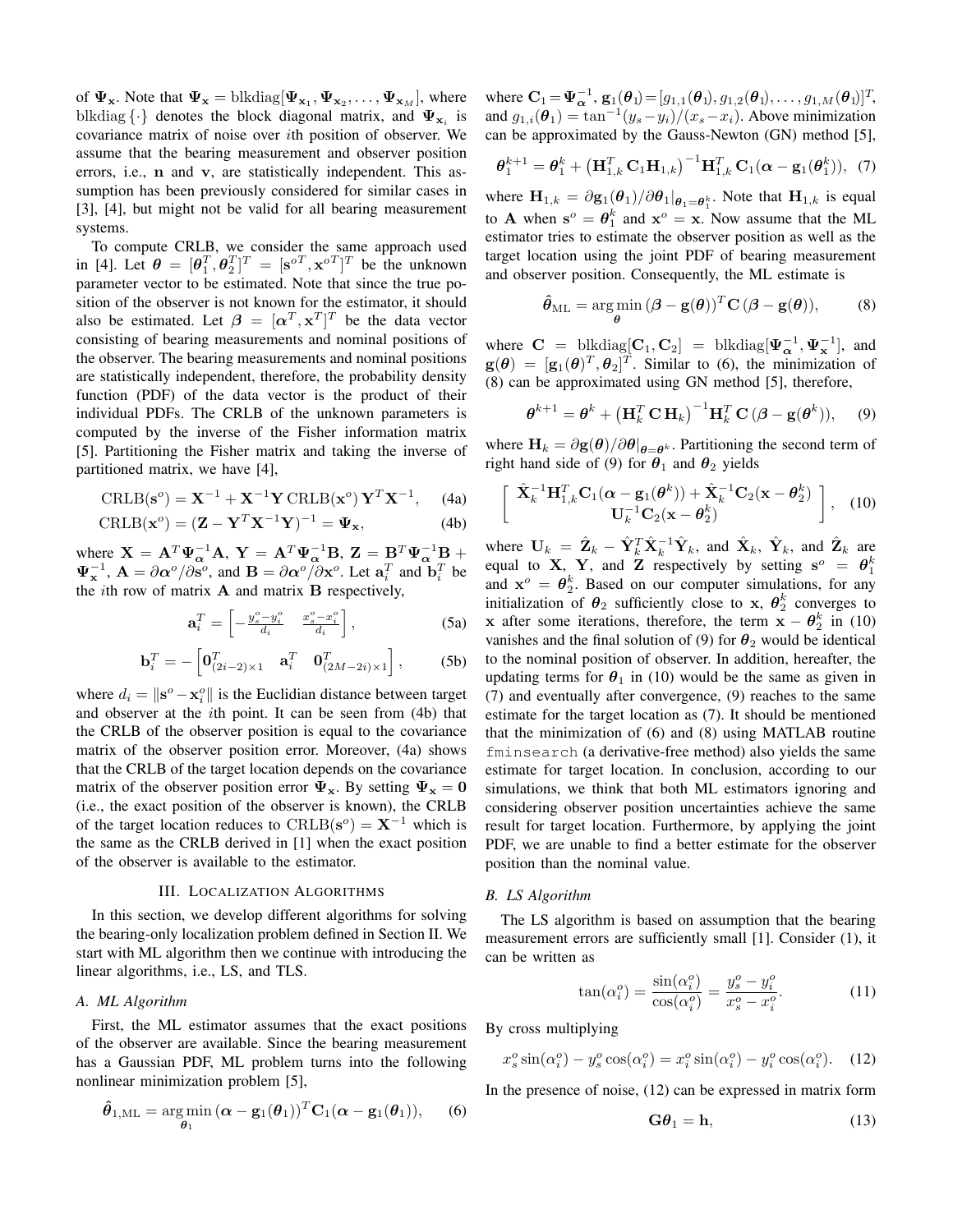where  $\theta_1$  defined earlier is location of target and

$$
\mathbf{G} = \begin{bmatrix} \sin \alpha_1 & -\cos \alpha_1 \\ \vdots & \vdots \\ \sin \alpha_M & -\cos \alpha_M \end{bmatrix}, \mathbf{h} = \begin{bmatrix} x_1 \sin \alpha_1 - y_1 \cos \alpha_1 \\ \vdots \\ x_M \sin \alpha_M - y_M \cos \alpha_M \end{bmatrix}. (14)
$$

The least squares solution of (13) is (if **G** is full rank) [5],

$$
\hat{\theta}_{1,\text{LS}} = (\mathbf{G}^T \mathbf{G})^{-1} \mathbf{G}^T \mathbf{h}.
$$
 (15)

Unlike the ML estimator, the LS estimator has a closedform solution and does not need iterative computation. The performance of the LS algorithm can be enhanced by defining a weighting matrix to minimization problem. The weighted least squares solution of (13) is [5],

$$
\hat{\theta}_{1,\text{WLS}} = (\mathbf{G}^T \mathbf{W} \mathbf{G})^{-1} \mathbf{G}^T \mathbf{W} \mathbf{h},\tag{16}
$$

where **W** is the weighting matrix which is equal to the inverse of the covariance matrix of the residual error in (12). By replacing true values with noisy ones in (12), expanding trigonometry elements, and using the approximations  $\sin(n_i) \approx n_i$  and  $\cos(n_i) \approx 1$  which are valid if the bearing measurement noises are sufficiently small, the residual error becomes

$$
\epsilon_i = n_i d_i + n_i \dot{\mathbf{g}}_i^T \mathbf{v}_i + \mathbf{g}_i^T \mathbf{v}_i,\tag{17}
$$

where  $\mathbf{g}_i = [\sin(\alpha_i^o), -\cos(\alpha_i^o)]^T$ ,  $\dot{\mathbf{g}}_i = [\begin{bmatrix} 0 & -1 \\ 1 & 0 \end{bmatrix} \mathbf{g}_i$ , and  $\mathbf{v}_i = [v_{x,i}, v_{y,i}]^T$  is the noise vector of the *i*th position of the observer. Therefore, the weighting matrix would be

$$
\mathbf{W} = \mathbf{E}[\boldsymbol{\epsilon}\boldsymbol{\epsilon}^T]^{-1}
$$
  
=  $(\mathbf{B}_1\boldsymbol{\Psi}_{\alpha}\mathbf{B}_1^T + \boldsymbol{\Psi}_{\alpha}\mathbf{D}_2\boldsymbol{\Psi}_{\mathbf{x}}\mathbf{D}_2^T + \mathbf{D}_1\boldsymbol{\Psi}_{\mathbf{x}}\mathbf{D}_1^T)^{-1}$ , (18)

where  $\mathbf{B}_1 = \text{diag}(d_1, d_2, \dots, d_M)$  with  $\text{diag} \{\cdot\}$  denoting the diagonal matrix,  $\mathbf{D}_1 = \text{blkdiag}[\mathbf{g}_1^T, \mathbf{g}_2^T, \dots, \mathbf{g}_M^T]$ , and  $\mathbf{D}_2 =$ blkdiag $[\mathbf{\dot{g}}_1^T, \mathbf{\dot{g}}_2^T, \dots, \mathbf{\dot{g}}_M^T]$ . Note that if we assume that the true position of the observer is known (i.e.,  $\Psi_{\mathbf{x}} = 0$ ), (18) reduces to the expression given in [1] for the weighting matrix of WLS when the exact position of the observer is available to the estimator (the so-called Stansfield estimator).

It should be noted that the weighting matrix **W** depends on the true position of the target **s** *<sup>o</sup>* which is not available for estimator. Therefore, the WLS estimator can be approxiamted in two steps. In the first step, we use identity matrix for WLS algorithm, i.e.,  $W = I_{M \times M}$ . Indeed, WLS estimator changes to LS estimator defined in (15). For next step, we use estimated target location for computing the weighing matrix (18) for WLS algorithm.

#### *C. TLS Algorithm*

The TLS is an extension to the classic least squares [6]. Consider (13), the disturbance of bearing measurement as well as observer position affect both matrix **G** and vector **h**. The LS algorithm only respects disturbance in vector **h**, while the TLS takes errors in both vector **h** and matrix **G** into account. The TLS solution of  $(13)$  is [6],

$$
\hat{\boldsymbol{\theta}}_{1,\text{TLS}} = (\mathbf{G}^T \mathbf{G} - \sigma_s^2 \mathbf{I})^{-1} \mathbf{G}^T \mathbf{h},\tag{19}
$$

where  $\sigma_s$  is the smallest singular value of matrix  $[\mathbf{G} \mathbf{h}]$ . It has been stated that the TLS algorithm has better performance than LS algorithm if we have errors in both data matrix and observation vector [6]. The TLS was developed for bearing localization in [3] where simulation results were used to compare the TLS and LS algorithms and it has been showed that TLS has better performance than LS. In simulation section, we will see this conclusion is not true for every situation.

#### *D. WTLS Algorithm*

In TLS algorithm, we presume that the errors in both matrix **G** and vector **h** are independent and identically distributed (IID). This assumption is not valid in the bearing-only localization problem. Hence, we introduce WTLS estimator which considers correlated noises with different statistical properties for the matrix **G** and vector **h**. The classification of the WTLS was mentioned in [6] based on the structure of the weighting matrix. In contrast to the classic TLS, the WTLS has no closed-form solution. Currently WTLS is formulated as an optimization problem and solved by iterative algorithms. In this section, for the first time we apply WTLS algorithm for bearing-only localization model. In the WTLS algorithm, we not only have to compute the covariance matrix of the residual error in the vector **h**, but also we require the covariance matrix of residual error in the matrix **G**, and the covariance between residual errors in **h** and **G**. Consider the *i*th row of (13), substituting true parameters with noisy ones and extracting residual errors, we have

$$
\epsilon_{\mathbf{g},i} = [n_i \cos(\alpha_i^o), n_i \sin(\alpha_i^o)]^T = n_i \dot{\mathbf{g}}_i,\tag{20}
$$

which is residual error of the *i*th row of matrix **G**. The covariance matrix of (20) would be

$$
\Psi_{\mathbf{g},i} = E[\epsilon_{\mathbf{g},i}\epsilon_{\mathbf{g},i}^T] = \dot{\mathbf{g}}_i \Psi_{\alpha,i}\dot{\mathbf{g}}_i^T,
$$
\n(21)

where  $\Psi_{\alpha,i} = [\Psi_{\alpha}]_{ii}$ . The residual error of the *i*th element of vector **h** is

$$
\epsilon_{h,i} = n_i \dot{\mathbf{g}}_i^T \mathbf{x}_i + n_i \dot{\mathbf{g}}_i^T \mathbf{v}_i + \mathbf{g}_i^T \mathbf{v}_i.
$$
 (22)

The covariance matrix of (22) becomes

$$
\Psi_{h,i} = \mathbf{E}[\epsilon_{h,i}^2] = \mathbf{x}_i^T \dot{\mathbf{g}}_i \Psi_{\alpha,i} \dot{\mathbf{g}}_i^T \mathbf{x}_i + \Psi_{\alpha,i} \dot{\mathbf{g}}_i^T \Psi_{\mathbf{x},i} \dot{\mathbf{g}}_i + \mathbf{g}_i^T \Psi_{\mathbf{x},i} \mathbf{g}_i, \quad (23)
$$

where  $\Psi_{\mathbf{x},i} = \Psi_{\mathbf{x}_i}$ . Moreover, it is required to derive the covariance matrix between residual errors in **h** and **G**,

$$
\mathbf{\Psi}_{\mathbf{g}h,i} = \mathrm{E}[\epsilon_{\mathbf{g},i}\epsilon_{h,i}] = \dot{\mathbf{g}}_i \mathbf{\Psi}_{\alpha,i} \dot{\mathbf{g}}_i^T \mathbf{x}_i.
$$
 (24)

It should be noted that in the above derivations we have used the approximations applied in (17). Now, we will define the WTLS solution based on the algorithm developed in [7]. First, we rewrite (13) as

$$
\mathbf{F}\Theta = \mathbf{0},\tag{25}
$$

where  $\Theta = [\theta_1^T, -1]^T$ , and  $\mathbf{F} = [\mathbf{G}, \mathbf{h}]$ . Let  $\Psi_{\mathbf{f},i}$  be the covariance matrix of the *i*th row of **F**, then

$$
\Psi_{\mathbf{f},i} = \left[ \begin{array}{cc} \Psi_{\mathbf{g},i} & \Psi_{\mathbf{g}h,i} \\ \Psi_{\mathbf{g}h,i}^T & \Psi_{h,i} \end{array} \right]. \tag{26}
$$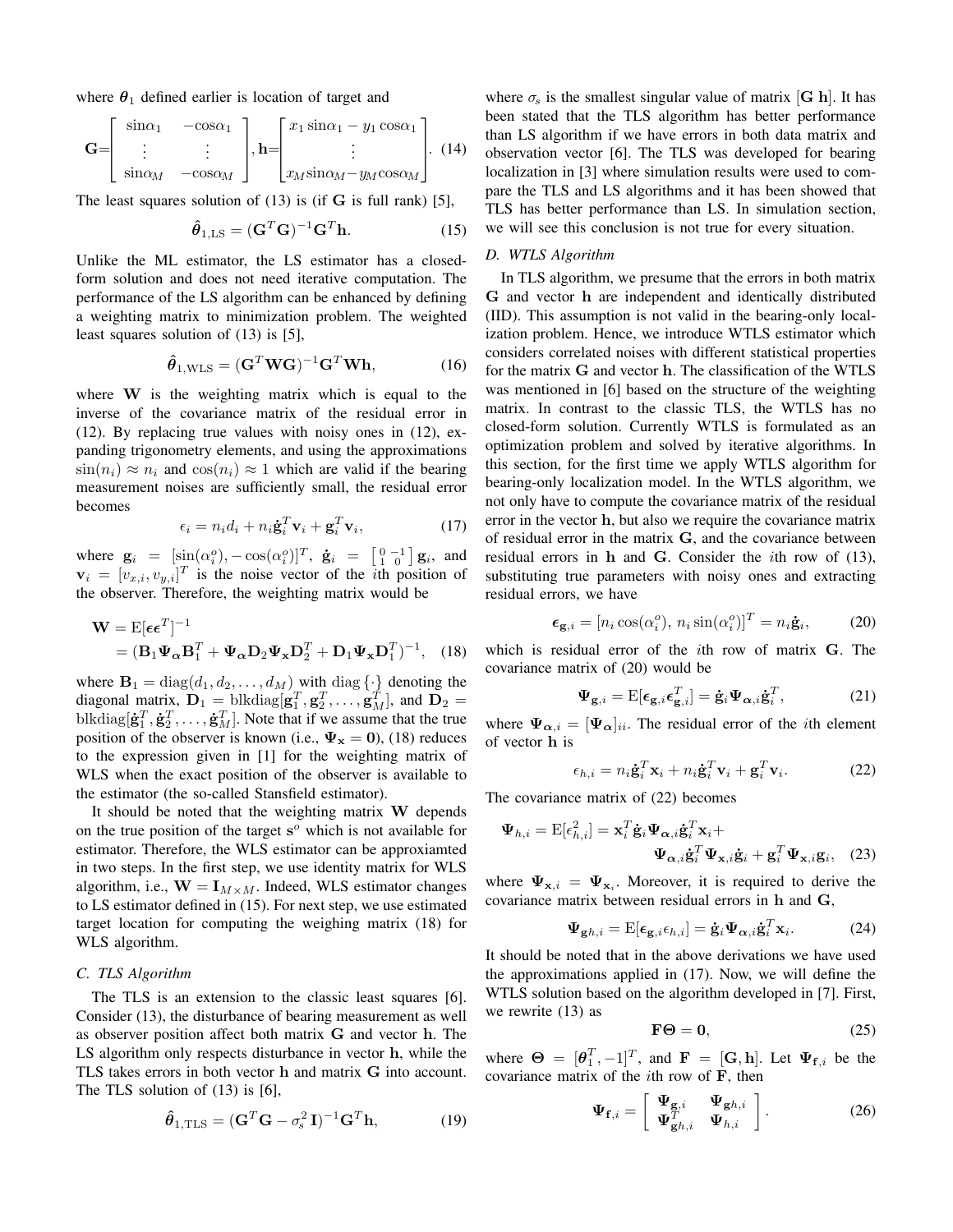Therefore, the WTLS problem is defined as [7],

$$
\hat{\boldsymbol{\theta}}_{1,\text{WTLS}} = \underset{\boldsymbol{\theta}_1, \Delta \mathbf{f}_i}{\arg \min} \sum_{i=1}^M \|\boldsymbol{\Psi}_{\mathbf{f},i}^{-1/2} \Delta \mathbf{f}_i\|_2^2 \tag{27a}
$$

subject to 
$$
(\mathbf{F} + \Delta \mathbf{F})\mathbf{\Theta} = \mathbf{0}
$$
, (27b)

where  $\Delta F$  is a correction matrix trying to compensate errors in matrix **F**,  $\Delta \mathbf{f}_i$  is *i*th row of matrix  $\Delta \mathbf{F}$ , and  $|| \cdot ||_2$  denotes 2-norm. We have assumed that residual errors in each row of **F** are statistically independent. This type of WTLS problem is classified as row-wise WTLS [6]. The problem in (27) is an optimization problem. The full details of minimization procedure is given in [7]. After some computations, (27) turns into the following minimization problem

$$
\hat{\boldsymbol{\theta}}_{1,\text{WTLS}} = \underset{\boldsymbol{\theta}_1}{\arg\min} f(\boldsymbol{\theta}_1) = \underset{\boldsymbol{\theta}_1}{\arg\min} \sum_{i=1}^M \frac{r_i^2(\boldsymbol{\theta}_1)}{q_i(\boldsymbol{\theta}_1)},\qquad(28)
$$

where  $[r_1(\theta_1), r_2(\theta_1), \dots, r_M(\theta_1)]^T = \mathbf{G}\theta_1 - \mathbf{h}$ , and  $q_i(\theta_1) = \Theta^T \Psi_{\mathbf{f},i} \Theta$ . Indeed,  $f(\theta_1)$  is the cost function of WTLS should be minimized. To find the minimum of the cost function, the derivative of  $f(\theta_1)$  is equated to zero, i.e.,  $f'(\theta_1) = \partial f(\theta_1)/\partial \theta_1 = 0$ , where

$$
f'(\boldsymbol{\theta}_1) = 2 \sum_{i=1}^{M} \left[ \mathbf{g}_i \frac{r_i(\boldsymbol{\theta}_1)}{q_i(\boldsymbol{\theta}_1)} - (\mathbf{\Psi}_{\mathbf{g},i} \boldsymbol{\theta}_1 - \mathbf{\Psi}_{\mathbf{g}h,i}) \frac{r_i^2(\boldsymbol{\theta}_1)}{q_i^2(\boldsymbol{\theta}_1)} \right].
$$
 (29)

(29) has probably several roots but the root corresponding to the global minimum of (28) is the WTLS estimation of target location. In [7] an iterative linear approximation algorithm has been suggested for solving (29) which seems to be inappropriate in some conditions. Effective numerical methods for finding the roots of (29) can be found in [8]. In our computer simulations, we have employed MATLAB routine fsolve with default settings, which uses *Dogleg* algorithm. Like the ML estimator, WTLS also has convergence problem due to the nonlinearity behavior of the cost function [7]. Although it has been shown that for large sample size and sufficiently close initialization, the algorithm converges certainly to the global minimum of the cost function [7], it is still possible that the algorithm either converges to a local minimum or diverges.

#### IV. SIMULATION RESULTS

To evaluate the performance of the proposed algorithms, computer simulations are conducted. We consider two scenarios for the simulations. In the first scenario which is the same as the configuration in [3], the target is located at  $[55, 35]^T$ , the observer trajectory is  $y = -0.2x + 14$  for  $5 < x < 45$ , and observer obtains *M* bearing measurements in equal distant points. In the second scenario, the target location remains as the first scenario and the observer trajectory is  $y = 3x + 30$ for  $5 < x < 45$ . The bearing measurements and the nominal observer position are generated by adding zero mean Gaussian random variables with covariance matrix  $\Psi_{\alpha} = \sigma_{\alpha}^2 \mathbf{I}_{M \times M}$  and  $\Psi_{\mathbf{x}} = \sigma_x^2 \mathbf{I}_{2M \times 2M}$  respectively to true values. The values of  $\sigma_{\alpha}^2$  and  $\sigma_x^2$  are indicated in each figure. The mean square error

(MSE) of each algorithm is computed by averaging of 10000 independent realizations. The plotted CRLB is computed as  $trace[{\rm CRLB}(\mathbf{s}^o)]$  in (4a).

Fig. 1 shows the MSE of the proposed algorithms versus the standard deviation of bearing measurement noise when the number of observations is  $M = 20$  and the standard deviation of observer position noise is  $\sigma_x = 0.1$  m. The ML estimator is calculated using GN method [9]. We have used the true position of target as the initialization of ML and WTLS to increase the probability that the algorithms converge to the global minimum. It can be seen that the WLS algorithm performs better than LS. The TLS has remarkably better performance than LS and WLS. Furthermore, WTLS, and ML have very close performance and can attain the CRLB accuracy for bearing noise standard deviation under 5 *◦* .

The MSE of proposed algorithms as a function of the standard deviation of bearing measurement noise for the second scenario is shown in Fig. 2. The number of observations and observer position noise remain as Fig. 1. The WTLS and ML show similar performance and achieve the CRLB for bearing noise standard deviation under 5 *◦* . In this case, the TLS has not better MSE than the LS. The reason is that, for TLS we assume that the errors in matrix **G** and vector **h** are independent and equally sized, however, (20) and (22) show that the errors in **G** and **h** depend on the observer position and since the distance between the first and last observation in the second scenario is almost three times more than the first scenario, the errors in **G** and **h** of the latter will be unequally sized more severely than the former. Consequently, the assumption in TLS is not valid anymore and its performance will degrade.

In Fig. 3, we compare the MSE of the proposed algorithms in the first scenario versus standard deviation of observer position noise. The number of observations is  $M = 20$  and the standard deviation of the bearing noise is  $\sigma_{\alpha} = 2^{\circ}$ . The MSE of all algorithms get worse as the noise on observer position increases. The ML and WTLS have the optimum performance for lower noise (less than 0.2 m). However, the MSE of ML intensifies as the noise on the observer position increases, which is consistent with the results in [3], while the WTLS performance stays close to the CRLB. The ML estimator is expected to be asymptotically efficient, but efficiency is not guaranteed for a finite number of observations [5]. Therefore, we expect the ML gets back to an efficient estimate for sufficiently large data records as indicated in Fig. 4.

Fig. 4 depicts the MSE of proposed algorithms for different number of observations in the first scenario when the standard deviation of bearing measurement and observer position noises are 4 *◦* and 1 m respectively. It can be seen that when the number of observations increases, the MSE of all algorithms diminishes. However, the MSE decline for LS and WLS is very slow and almost flat for the large number of observations (i.e., greater than 160) because they do not consider the disturbances in the matrix **G** in (13). On the other hand, the WTLS obtains the CRLB performance by increasing the number of observations presenting asymptotically efficient behavior. The MSE of the ML is also interesting. It has inferior performance